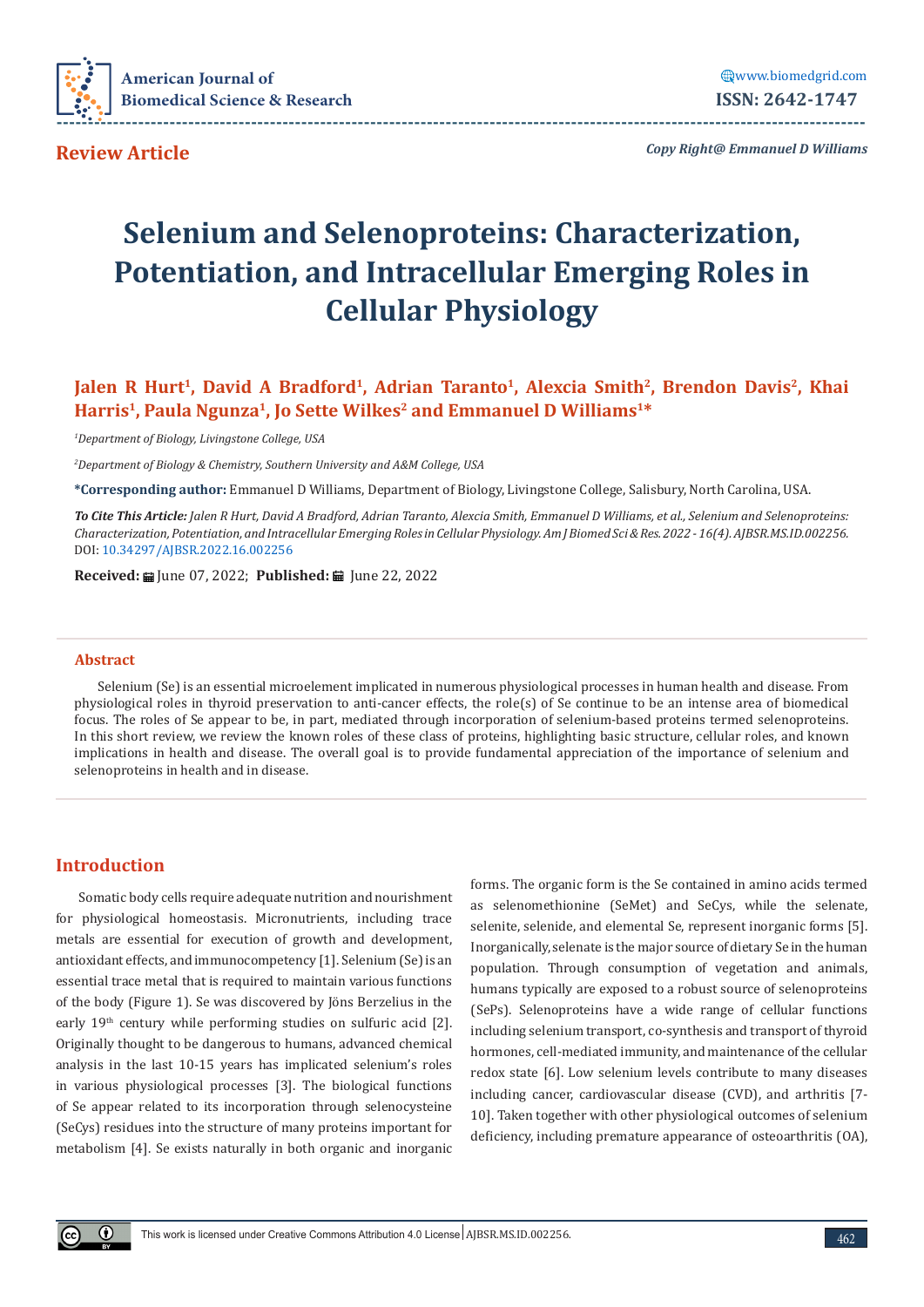Se appears to link to a physiological phenomenon: cellular aging. The exact contribution of Se to the aging phenotype and more specifically, the premature appearance of age-associated events

remains unclear but are almost certainly driven by selenoproteins and selenoprotein-associated factors (Figure 1).



#### **Selenoproteins (SePs): Structure, Function, and Overview**

SePs are any protein that includes a selenocysteine amino acid residue [11]. These important molecules and perform critical biological roles, in large part to their anti-inflammatory medication (Figure 2). Dr. Bill Hoekstra first described SePs in the early 1970s through experiments at the University of Wisconsin-Madison [12]. At the present time, over 25 mammalian SePs have been identified from 20-plus genes. From experiments using modern and radioactive analysis, all known SePs are composed of 21 amino acids [13]. The largest class of SePs are involved in cellular

antioxidant mechanisms designed at protecting cells against the effects of reactive oxygen and nitrogen species (ROS/RNS). SePs execute their roles intracellularly, primarily as enzyme activators (deiodinases), and as antioxidants such as glutathione peroxidase (GPx). SeP synthesis is essential for Se balance and to protect against many disorders occurring due to disturbance of physiological homeostasis [14]. Two forms of SePs, SeCys and SeMet, are found naturally sources, with SeCys of paramount importance in health and disease [15]. SeCys is found in muscle tissues, poultry, and in Se-containing proteins, whereas SeMet is obtained from various microorganisms and plants [16-17]. Descriptions and clinical correlations about some SePs are described below (Figure 2).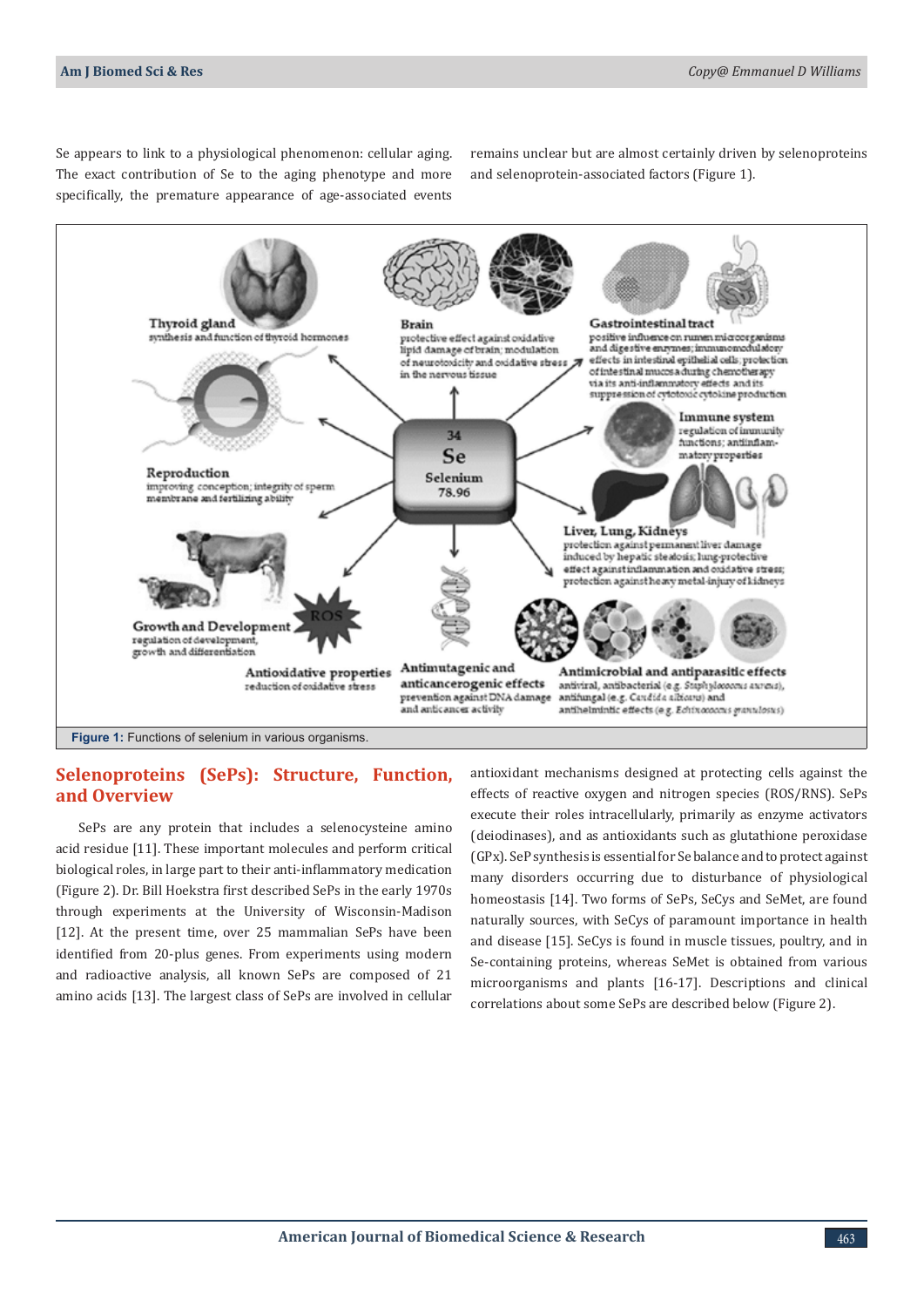

# **Selenoprotein-P (SelP): Antioxidation and Selenium Transport**

SelP, one of the most widely characterized and abundant SePs, is a glycoprotein first characterized just before the turn of the 21<sup>st</sup> century [18]. Quantitatively, it accounts for almost half the Se plasma content [19]. Studies have shown that SelP has an important role in selenium synthesis and recycling [20]. Interestingly, Se appears to the signature of SelP deficiency: as Se levels decrease, so do the plasma levels of SelP. Not alarming that reduced SelP levels are also correlated with increased cellular oxidative stress and clinical episodes of disease [21]. Another interesting find showed that in addition to being the most abundant SeP, it appears to be the first (or most sensitive) SeP to increase after Se administration. Only after SelP increase do the other SelPs increase post-Se administration [22]. This seems to suggest that SelP may have a

role in the SeP biosynthesis, among its other cellular roles. SelP, and most known SePs, is produced in the liver [23]. SelP consists of two domains: an N-terminal, which assists in maintaining the redox state of the cell, and a smaller C-terminal that acts a Se transporter [24]. SelP expressivity extends to the testes and brain tissues, with reports of expression in the brain and fetal tissue (Figure 3). Physiologically, SelP appears to function in plasma transport of Se within tissues. SelP protects lipoproteins against free radical damage by neutralizing peroxynitrite formed as a byproduct of the reaction between superoxide and nitric oxide species [25,26]. SelPs are also implicated as a source of Se for peripheral tissues [27]. *In vivo* studies with SelP-knockout mice showed that administration of a normal Se diet showed reduced Se levels in the testes and nervous tissue, whereas Se levels in the kidneys were marginally affected [28] (Figure 3).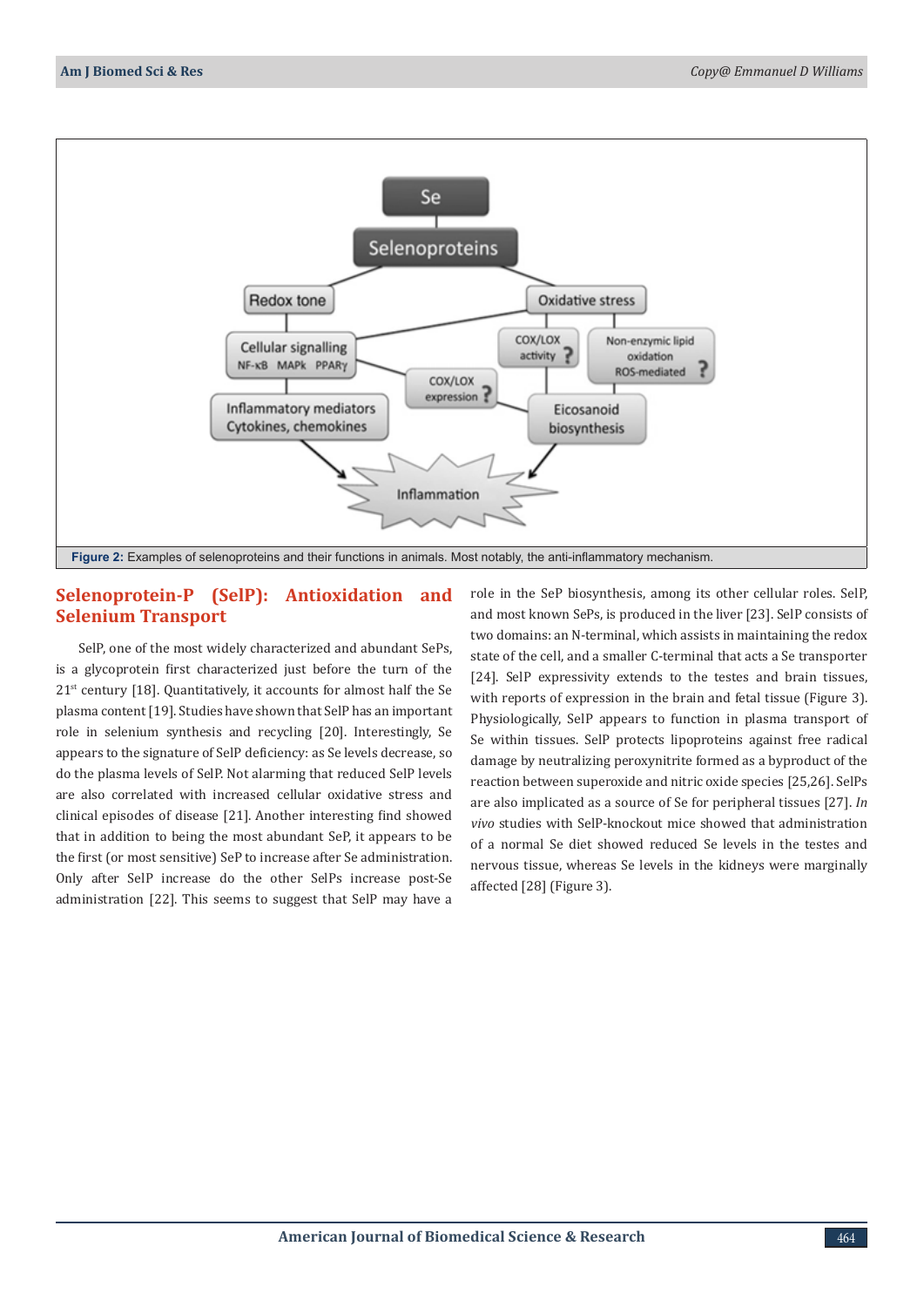

### **Selenoprotein W (SepW): Muscle Physiology**

SepW is a 10-kDa protein that is highly expressed in mammals. SepW is a cytosolic protein that is concentrated in the brain and muscle tissue [29]. SepW appears essential for muscle physiology in animals. The complete and definitive cellular role of this SepW is still unclear, but studies have revealed sparse details about this protein. Studies have shown that SepW protein expression levels were increased in animal tissues when Se was increased in the diet [30]. Other clinical and *in vivo* studies focused on the relationship between SepW and human muscle disease have been done with correlative, but limited findings [31]. Another *in vitro* study has implicated SepW as a part of the stress-related community of SePs as its increased expression correlated with reduced superoxide formation in high-glucose supplemented cardiomyocytes [32].

# **Thioredoxin Reductase: Cancer, Cellular Redox and Tumorigenesis**

Thioredoxin reductase composes three (3) enzymes: TR1 (thioredoxin reductase 1), TR2, and TR3. Each enzyme functions as all act as independent antioxidant molecules by mediating cellular redox reactions [33]. TR1, TR2, and TR3 also play a role in apoptosis and de novo DNA synthesis [34]. Thioredoxin reductase serves as a functional regulator for the metabolism of Se compounds by providing oxidized selenium (selenide) for SePs synthesis [35]. Thioredoxin reductase is known to phosphorylate and activate the p53 gene, a known tumor suppressor [36]. Consistently, and TR1 expression is increased in many carcinoma cells and tumors,

including prostate [37]. *In vitro* sequestration of TR1 in cancerous cell lines contributed to cellular senescence and reduction of cell cycle progression. Further, *in vivo* re-administration of TR1 knockdown cells into mice inhibited cell proliferation as compared to a control cell line [38]. From these findings it appears TR1 can exhibit two opposing functions in the pathology of cancer. TR1 can serve as an anti-cancer agent by maintaining the cell redox state, reducing the mutation rate and subsequent tumor development. TR1 is also required for tumorigenesis due to cancer cells are highly sensitivity and vulnerability to oxidative stress [39].

## **Glutathione Peroxidase (GPx): Antioxidation of Hydrogen Peroxide**

Glutathione peroxidase (GPx) group SePs appear in archaea, bacteria, and eukaryotes [40]. While precise GPx proteins haven't been identified in bacteria and terrestrial plants, DNA sequencing has revealed they contain SeCys-containing GPx sequence homology. GPx proteins perform various physiological roles in cells, most notably the neutralization and detoxification of hydrogen peroxide  $(H_2O_2)$ , as well as maintaining the of cell redox state [41]. GPx1 expressivity is ubiquitous throughout the human body, with increased concentration in erythrocytes, parietal epithelial cells of the kidneys, the lungs, and hepatocytes [42]. GPx proteins function primarily as an antioxidant and is believed to be impacted by Se deficiency [43]. One GPx class, GPx2, is expressed in the gastrointestinal (GI) tract where it functions to neutralize free radicals [44]. Another class of GPx proteins, GPx3,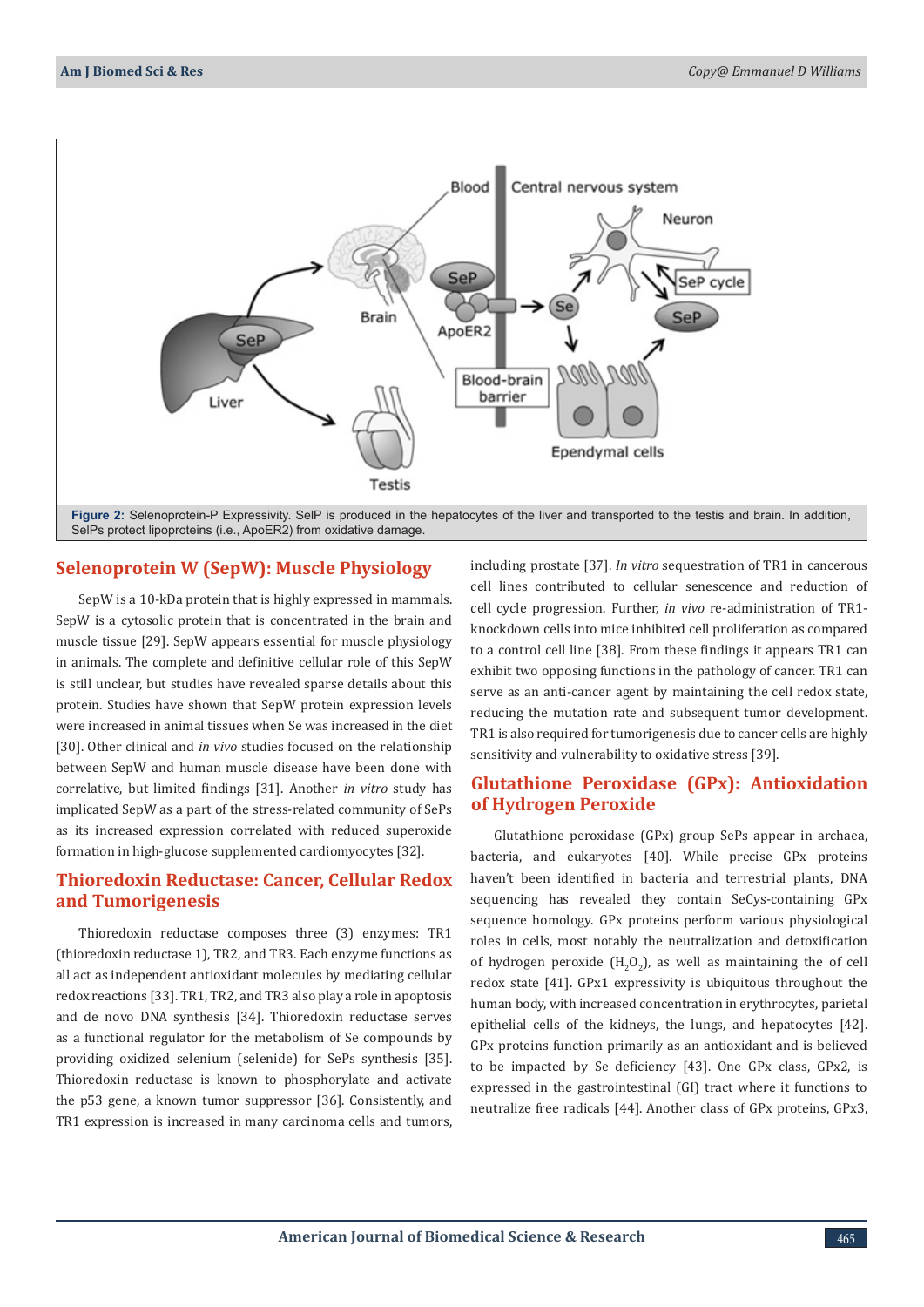is present in various extracellular fluids and is responsible for nearly one-third of the Se levels in the blood [45]. GPx3 has also been found in various organs ranging from the breast to the heart to even the placenta in expecting mothers [46]. GPx3 reduces lipid hydroperoxides production in the blood [47]. GPx4 is also ubiquitous with primary expression in the testes. Intracellularly, GPx4 is nuclear, cytosolic and mitochondrially located [48]. GPx4 is required for sperm development and motility [49]. GPx5, 6, 7, and 8 have been identified, but their functions remain an intense area of research [50].

#### **Discussion**

Our understanding of Se and SePs continues to evolve as its importance in health and disease become clear. In addition, Se and SePs are widely express and play important roles ranging from maintenance of the cellular redox state of cells, cellular transport, to even anti-tumorigenesis. Like all molecules, optimum levels are correlated with health and disease outcomes. Se deficiency is correlated with decreased ROS and reactive nitrogen species (RNS) damage and muscle dysfunction in mammals. Elevated levels of Se and SePs drive the development of carcinomas. This highlights one of the critical questions around selenium importance: what are optimum levels? Clinical suggestions of 70- 95 mg/dL in adults remain an area of great debate as outcomes observed with Se deficiency are manifested in European and East Asian demographics who maintain these Se levels. This appears to suggest that environmental and genetic factors may play a role in Se levels and physiology.

Advanced aging and the link between Se-based compounds also needs further elucidation. It is known (and not surprising) that decreased Se levels lead to the premature appearance of biomarkers of senescence *in vitro*. Oxidative stress, a hallmark of mitochondrial dysfunction, is known to drive cellular aging and selenoproteins are strong antioxidant agents. However, in populations above the age of 65, re-administration of Se restores trace metal levels, but does not equate to incorporation and synthesis of SePs. A few hypotheses exist for this molecular event, but more studies are needed.

#### **References**

- 1. [Mirnamniha M, Faroughi F, Tahmasbpour E, Ebrahimi P, Beigi](https://pubmed.ncbi.nlm.nih.gov/31203261/)  [Harchegani A \(2019\) An overview on role of some trace elements in](https://pubmed.ncbi.nlm.nih.gov/31203261/)  [human reproductive health, sperm function and fertilization process.](https://pubmed.ncbi.nlm.nih.gov/31203261/)  [Rev Environ Health 34\(4\): 339-348.](https://pubmed.ncbi.nlm.nih.gov/31203261/)
- 2. [Reich HJ, Hondal RJ \(2016\) Why Nature Chose Selenium. ACS Chem Biol](https://pubmed.ncbi.nlm.nih.gov/26949981/)  [11\(4\): 821-841.](https://pubmed.ncbi.nlm.nih.gov/26949981/)
- 3. [Rayman MP \(2012\) Selenium and human health. Lancet 379\(9822\):](https://pubmed.ncbi.nlm.nih.gov/22381456/)  [1256-1268.](https://pubmed.ncbi.nlm.nih.gov/22381456/)
- 4. Arné[r ESJ \(2020\) Common modifications of selenocysteine in](https://pubmed.ncbi.nlm.nih.gov/31867620)  [selenoproteins. Essays Biochem 64\(1\): 45-53.](https://pubmed.ncbi.nlm.nih.gov/31867620)
- 5. [Spallholz JE \(2019\) Selenomethionine and Methioninase: Selenium Free](https://pubmed.ncbi.nlm.nih.gov/30725417/) [Radical Anticancer Activity. Methods Mol Biol 1866: 199-210.](https://pubmed.ncbi.nlm.nih.gov/30725417/)
- 6. [Köhrle J \(2021\) Selenium in Endocrinology-Selenoprotein-Related](https://pubmed.ncbi.nlm.nih.gov/33382424/) [Diseases, Population Studies, and Epidemiological Evidence.](https://pubmed.ncbi.nlm.nih.gov/33382424/) [Endocrinology 162\(2\): bqaa228.](https://pubmed.ncbi.nlm.nih.gov/33382424/)
- 7. [Marciel MP, Hoffmann PR \(2019\) Molecular Mechanisms by Which](https://pubmed.ncbi.nlm.nih.gov/31187393/) [Selenoprotein K Regulates Immunity and Cancer. Biol Trace Elem Res](https://pubmed.ncbi.nlm.nih.gov/31187393/) [192\(1\): 60-68.](https://pubmed.ncbi.nlm.nih.gov/31187393/)
- 8. [Schomburg L, Orho Melander M, Struck J, Bergmann A, Melander O](https://pubmed.ncbi.nlm.nih.gov/31404994/) [\(2019\) Selenoprotein-P Deficiency Predicts Cardiovascular Disease and](https://pubmed.ncbi.nlm.nih.gov/31404994/) [Death. Nutrients 11\(8\): 1852.](https://pubmed.ncbi.nlm.nih.gov/31404994/)
- 9. [Turrubiates Hernández FJ, Márquez Sandoval YF, González Estevez](https://pubmed.ncbi.nlm.nih.gov/33007934/) [G, Reyes Castillo Z, Muñoz Valle JF \(2020\) The Relevance of Selenium](https://pubmed.ncbi.nlm.nih.gov/33007934/) [Status in Rheumatoid Arthritis. Nutrients 12\(10\): 3007.](https://pubmed.ncbi.nlm.nih.gov/33007934/)
- 10. [Li XX, Guan HJ, Liu JP, Guo YP, Yang Y, et al. \(2015\) Association of](https://pubmed.ncbi.nlm.nih.gov/25390504/) [selenoprotein S gene polymorphism with ischemic stroke in a Chinese](https://pubmed.ncbi.nlm.nih.gov/25390504/) [case-control study. Blood Coagul Fibrinolysis 26\(2\): 131-135.](https://pubmed.ncbi.nlm.nih.gov/25390504/)
- 11. [Stadtman TC \(1996\) Selenocysteine. Annu Rev Biochem 65: 83-100.](https://www.annualreviews.org/doi/10.1146/annurev.bi.65.070196.000503)
- 12. [Lu J, Holmgren A \(2009\) Selenoproteins. J Biol Chem 284\(2\): 723-727.](https://pubmed.ncbi.nlm.nih.gov/18757362/)
- 13. [Yim SH, Tobe R, Turanov AA, Carlson BA \(2018\) Radioactive 75Se](https://pubmed.ncbi.nlm.nih.gov/28917045/) [Labeling and Detection of Selenoproteins. Methods Mol Biol 1661: 177-](https://pubmed.ncbi.nlm.nih.gov/28917045/) [192.](https://pubmed.ncbi.nlm.nih.gov/28917045/)
- 14. [Liu J, Cheng R, Rozovsky S \(2018\) Synthesis and semisynthesis of](https://pubmed.ncbi.nlm.nih.gov/29723718/) [selenopeptides and selenoproteins. Curr Opin Chem Biol 46: 41-47.](https://pubmed.ncbi.nlm.nih.gov/29723718/)
- 15. [Barceloux DG \(1999\) Selenium. J Toxicol Clin Toxicol 37\(2\): 145-172.](https://pubmed.ncbi.nlm.nih.gov/10382553/)
- 16. [Guo L, Yang W, Huang Q, Qiang J, Hart JR, et al. \(2018\) Selenocysteine-](https://pubmed.ncbi.nlm.nih.gov/30174312/)[Specific Mass Spectrometry Reveals Tissue-Distinct Selenoproteomes](https://pubmed.ncbi.nlm.nih.gov/30174312/) [and Candidate Selenoproteins. Cell Chem Biol 25\(11\): 1380-1388.](https://pubmed.ncbi.nlm.nih.gov/30174312/)
- 17. [Mangiapane E, Pessione A, Pessione E \(2014\) Selenium and](https://pubmed.ncbi.nlm.nih.gov/24910086/) [selenoproteins: an overview on different biological systems. Curr](https://pubmed.ncbi.nlm.nih.gov/24910086/) [Protein Pept Sci 15\(6\): 598-607.](https://pubmed.ncbi.nlm.nih.gov/24910086/)
- 18. [Tsutsumi R, Saito Y \(2020\) Selenoprotein P; P for Plasma, Prognosis,](https://pubmed.ncbi.nlm.nih.gov/32115498/) [Prophylaxis, and More. Biol Pharm Bull 43\(3\): 366-374.](https://pubmed.ncbi.nlm.nih.gov/32115498/)
- 19. [Lamarche J, Ronga L, Szpunar J, Lobinski R \(2021\) Characterization and](https://pubmed.ncbi.nlm.nih.gov/34208081/) [Quantification of Selenoprotein P: Challenges to Mass Spectrometry. Int](https://pubmed.ncbi.nlm.nih.gov/34208081/) [J Mol Sci 22\(12\): 6283.](https://pubmed.ncbi.nlm.nih.gov/34208081/)
- 20. [Shetty S, Copeland PR \(2018\) Molecular mechanism of selenoprotein P](https://pubmed.ncbi.nlm.nih.gov/29656121/) [synthesis. Biochim Biophys Acta Gen Subj. 1862\(11\): 2506-2510.](https://pubmed.ncbi.nlm.nih.gov/29656121/)
- 21. [Saito Y \(2020\) Selenoprotein P as an in vivo redox regulator: disorders](https://pubmed.ncbi.nlm.nih.gov/32001950/) [related to its deficiency and excess. J Clin Biochem Nutr 66\(1\): 1-7.](https://pubmed.ncbi.nlm.nih.gov/32001950/)
- 22. [Saito Y \(2020\) Selenoprotein P as an in vivo redox regulator: disorders](https://pubmed.ncbi.nlm.nih.gov/32001950/) [related to its deficiency and excess. J Clin Biochem Nutr 66\(1\): 1-7.](https://pubmed.ncbi.nlm.nih.gov/32001950/)
- 23. [Zhang Z, Guo Y, Qiu C, Deng G, Guo M \(2017\) Protective Action of Se-](https://pubmed.ncbi.nlm.nih.gov/27334433/)[Supplement Against Acute Alcoholism Is Regulated by Selenoprotein P](https://pubmed.ncbi.nlm.nih.gov/27334433/) [\(SelP\) in the Liver. Biol Trace Elem Res 175\(2\): 375-387.](https://pubmed.ncbi.nlm.nih.gov/27334433/)
- 24. [Burk RF, Hill KE \(2015\) Regulation of Selenium Metabolism and](https://pubmed.ncbi.nlm.nih.gov/25974694/) [Transport. Annu Rev Nutr 35:109-134.](https://pubmed.ncbi.nlm.nih.gov/25974694/)
- 25. [Jin Y, Chung YW, Jung MK, Lee JH, Ko KY \(2020\) Apolipoprotein](https://pubmed.ncbi.nlm.nih.gov/31471680/) [E-mediated regulation of selenoprotein P transportation via exosomes.](https://pubmed.ncbi.nlm.nih.gov/31471680/) [Cell Mol Life Sci 77\(12\): 2367-2386.](https://pubmed.ncbi.nlm.nih.gov/31471680/)
- 26. [Takamura T \(2020\) Hepatokine Selenoprotein P-Mediated Reductive](https://pubmed.ncbi.nlm.nih.gov/32295394/) [Stress Causes Resistance to Intracellular Signal Transduction. Antioxid](https://pubmed.ncbi.nlm.nih.gov/32295394/) [Redox Signal 33\(7\): 517-524.](https://pubmed.ncbi.nlm.nih.gov/32295394/)